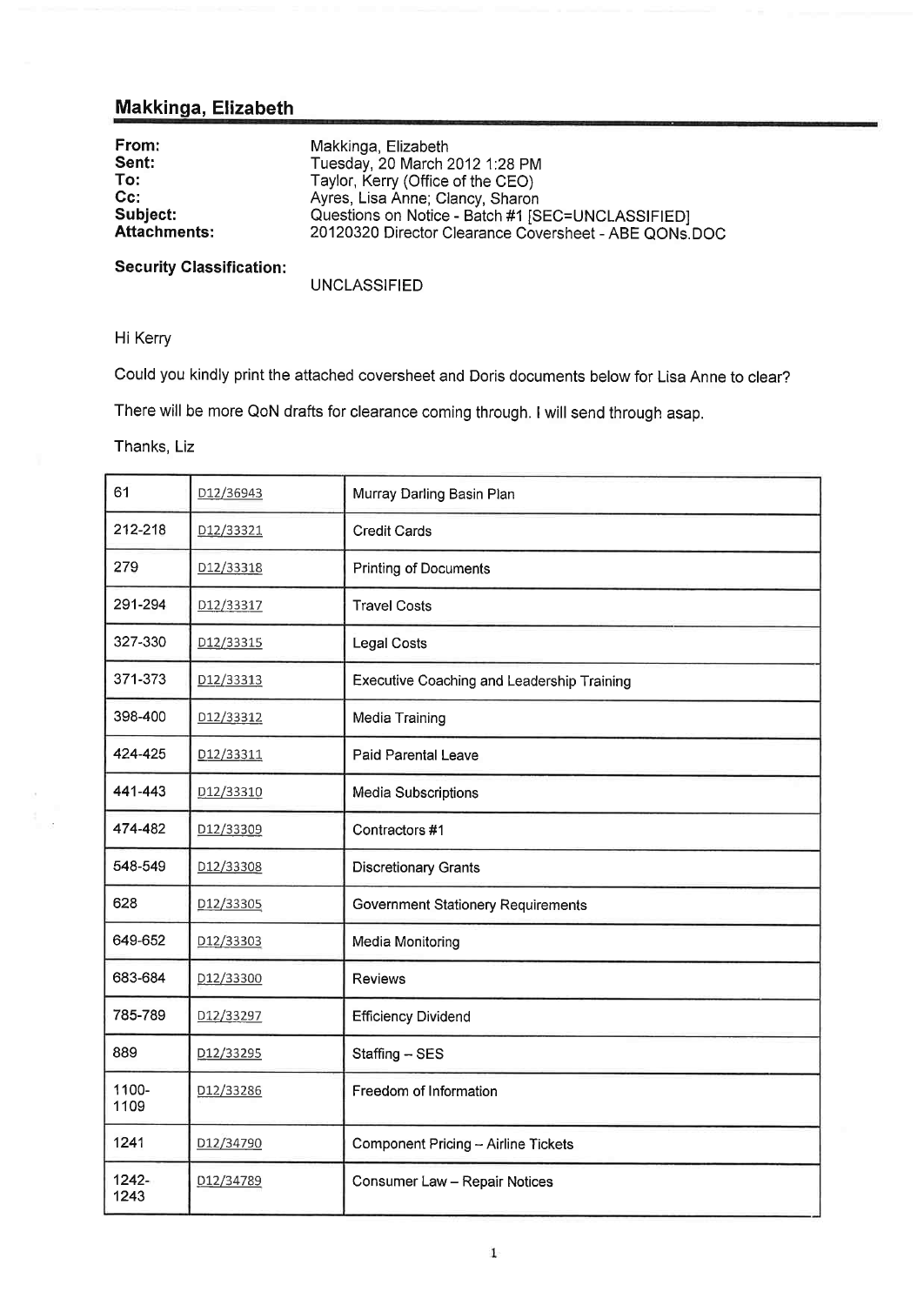| 1245 | D <sub>12</sub> /34787 | Financial Blockade - Mastercard    |
|------|------------------------|------------------------------------|
| 1246 | D12/34793              | <b>Financial Services Blockade</b> |

 $\mathbb{S}^2$  .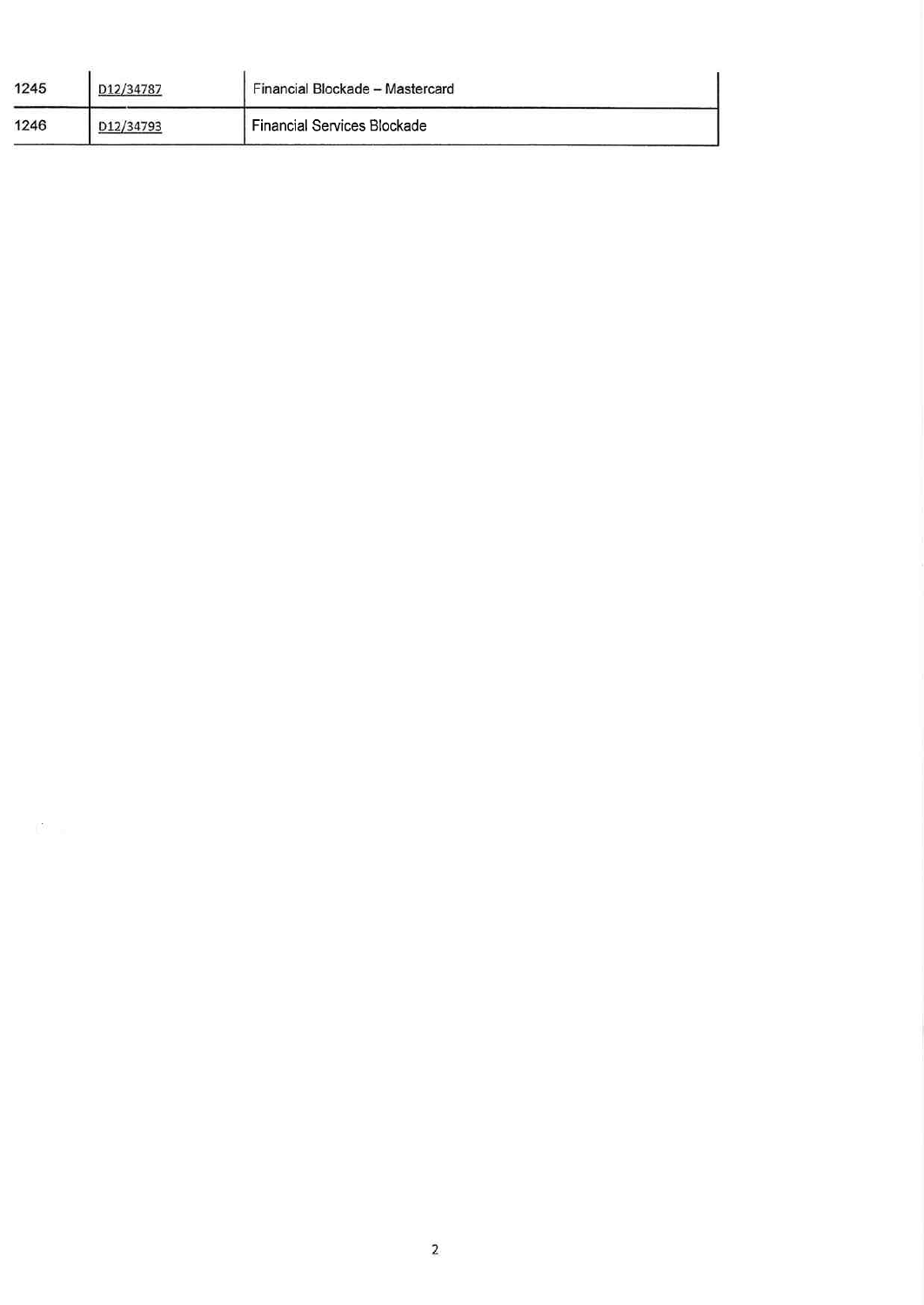$\frac{10 \text{ LFA} + 1}{\frac{6 \text{ N}}{20 \text{ N}} \text{ m} \cdot \frac{6 \text{ N}}{20 \text{ N}}}}$ 

ANSWERS TO QUESTIONS ON NOTICE

Treasury Portfolio

Additional Estimates 2012

<sup>15</sup>- 17 February 2012

Question: AET <sup>1245</sup>

Topic: Financial Blockade - MasterCard

Ilansard Page: 15 Feb 2012, pg 128

### Senator LUDLAM asked:

Senator LUDLAM: Interestíng. Do I have any recourse to these companies, or MasterCard in particular, to lift that blockade? lwould understand, for example, if this were a criminal entity. lf they had been accused of organised crime offences or whatever, I would understand that. In this instance the organisation has not. It is a publishing organisation. It was given a Walkley Award last December. None of its staff have been accused or convicted of particular crimes. So what are my avenues as a consumer? What can I do to MasterCard or, better yet, what can you as the regulator do to them?

Mr Gregson: My response is not going to be very helpful for you. I probably do need to know a bit more detail. I am sorry, I have not come with those tonight but I would be happy to take any of that on notice, and try to assist you.

#### Answer:

Generally speaking, the ACCC considers matters raised with it under the provisions of the Competition and Consumer Act 2010 (the CCA). The CCA is fundamentally concerned with preventing anti-competitive conduct and providing appropriate safeguards for consumers.

There are provisions of the CCA that prohibit action by corporations, either individually or in concert with others, which adversely impact on competition. Whether competition concerns arise will depend on the circumstances.

In this case, the ACCC has not seen any evidence or information to suggest collusive decision-making between card payment service providers.

Turning to any independent action by the card payment service providers, a key consideration in the circumstances raised by the question would be the purpose behind the decisions not to process payments.

The ACCC is aware of statements made to the media by a number of companies with headquarters overseas who stopped processing payments. The statements explain why they decided on that course of action. The statements also indicate concerns about compliance with their terms and conditions for service or for processing payments, including concerns about the facilitation of illegal conduct associated with Wikileaks.

The ACCC makes no assessment of the substance of those concerns. However the purpose described seems not to be anti-competitive. Without information to the contrary, it is unlikely that the action could be characterised as being undertaken for an anti-gompetitive  $\ast$ purpose and therefore is unlikely to raise concerns under the CCA.

Cleated-agree showing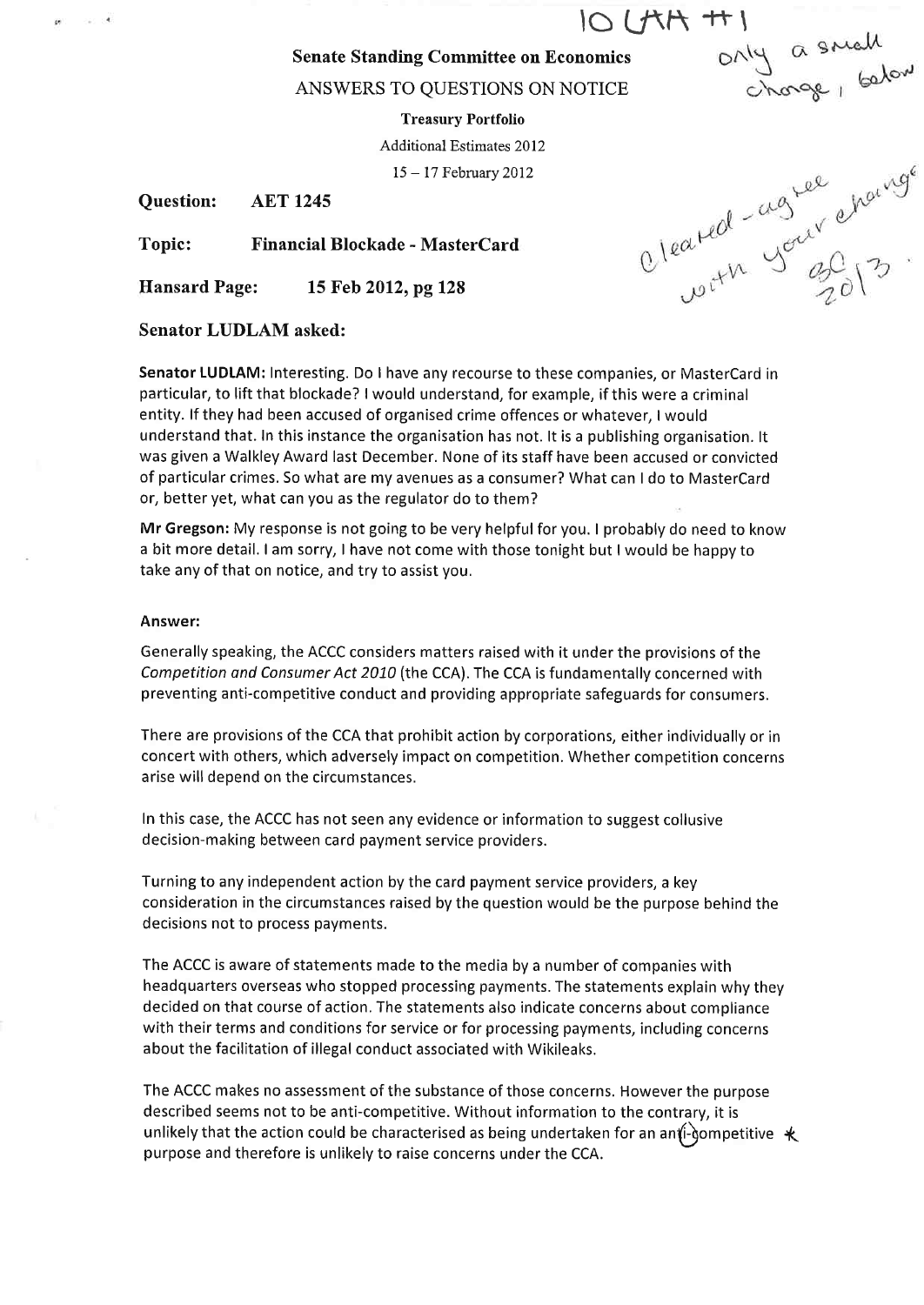ï

 $\hat{\bullet}$ 

#### ANSWERS TO QUESTIONS ON NOTICE

#### Treasury Portfolio

Additional Estimates 2012

<sup>15</sup>- l7 February 2012

The decisions to block payments to Wikileaks seem to have been made outside Australia. Nevertheless, the conduct involves businesses operating within Australia and affects Australian consumers. In these circumstances if the ACCC considered that there was an appropriate basis for investigating a contravention within our compliance and enforcement priorities we would do so.

In terms of avenues available to consumers to raise their concerns about this issue, concerned consumers may in the first instance contact their financial service provider.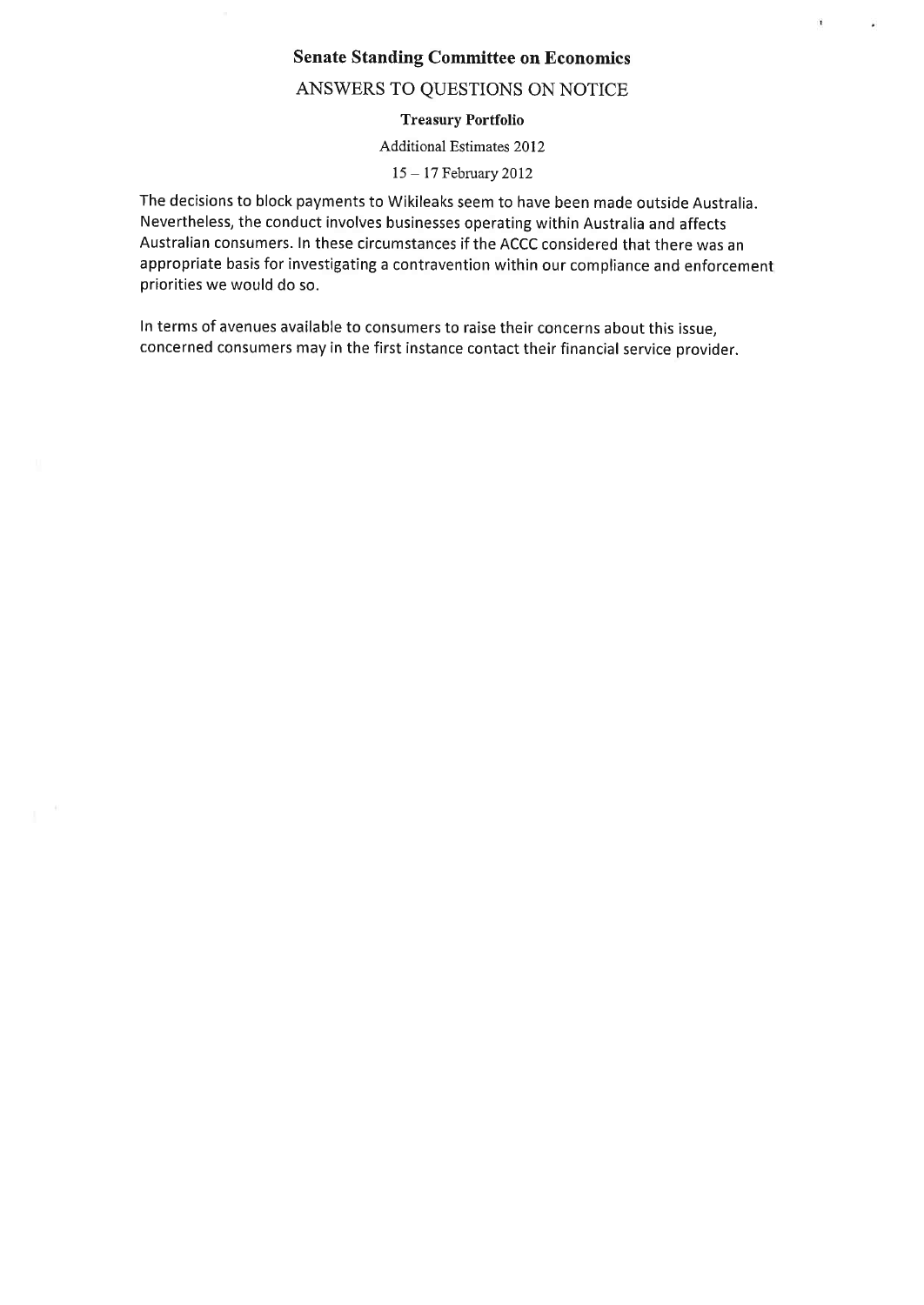ANSWERS TO QUESTIONS ON NOTICE

**Treasury Portfolio** Additional Estimates 2012  $15 - 17$  February 2012

**AET 1245 Question:** 

Topic: Financial Blockade - MasterCard

**Hansard Page:** 15 Feb 2012, pg 128

Senator LIDLAM asked:

Senator LUDLAM: Interesting. Do I have any recourse to these companies, or MasterCard in particular, to lift that blockade? I would understand, for example, if this were a criminal entity. If they had been accused of organised crime offences or whatever, I would understand that. In this instance the organisation has not. It is a publishing organisation. It was given a Walkley Award last December. None of its staff have been accused or convicted of particular crimes. So what are my avenues as a consumer? What can I do to MasterCard or, better yet, what can you as the regulator do to them?

Mr Gregson: My response is not going to be very helpful for you. I probably do need to know a bit more detail. I am sorry, I have not come with those tonight but I would be happy to take any of that on notice, and try to assist you.

#### Answer:

Generally speaking, the ACCC considers matters raised with it under the provisions of the Competition and Consumer Act 2010 (the CCA). The CCA is fundamentally concerned with preventing anti-competitive conduct and providing appropriate safeguards for consumers.

There are provisions of the CCA that prohibit action by corporations, either individually or in concert with others, which adversely impact on competition. Whether competition concerns arise will depend on the circumstances.

In this case, the ACCC has not seen any evidence or information to suggest collusive decision making between card payment service providers.

Turning to any independent action by the card payment service providers, a key consideration in the circumstances raised by the question would be the purpose behind the decisions not to process payments.

The ACCC is aware of statements made to the media by a number of companies with headquarters overseas who stopped processing payments. The statements explain why they decided on that course of action. The statements also indicate concerns about compliance with their terms and conditions for service or for processing payments, including concerns about the facilitation of illegal conduct associated with Wikileaks.

The ACCC makes no assessment of the substance of those concerns. However the purpose described seems not to be anti-competitive. This means that without information to the contrary, it is unlikely that the action could be characterised as being undertaken for an anticompetitive purpose and therefore unlikely to raise concerns under the CCA.

Ridugh

Versiu<br>Scott Cischarges<br>in green.<br>Marcus B's<br>Chargesin<br>Red.

| Deleted: A                                                                                                                          |
|-------------------------------------------------------------------------------------------------------------------------------------|
| Deleted: se                                                                                                                         |
| Deleted: is often                                                                                                                   |
| Deleted: In this case, the ACCC<br>has not seen any evidence or<br>information to suggest collusive<br>decision making between card |
| payment service providers.                                                                                                          |
| <b>Deleted:</b> A                                                                                                                   |
| Deleted: have made statements<br>in the media as to                                                                                 |
| Deleted: Some of t                                                                                                                  |
| Deleted: ose                                                                                                                        |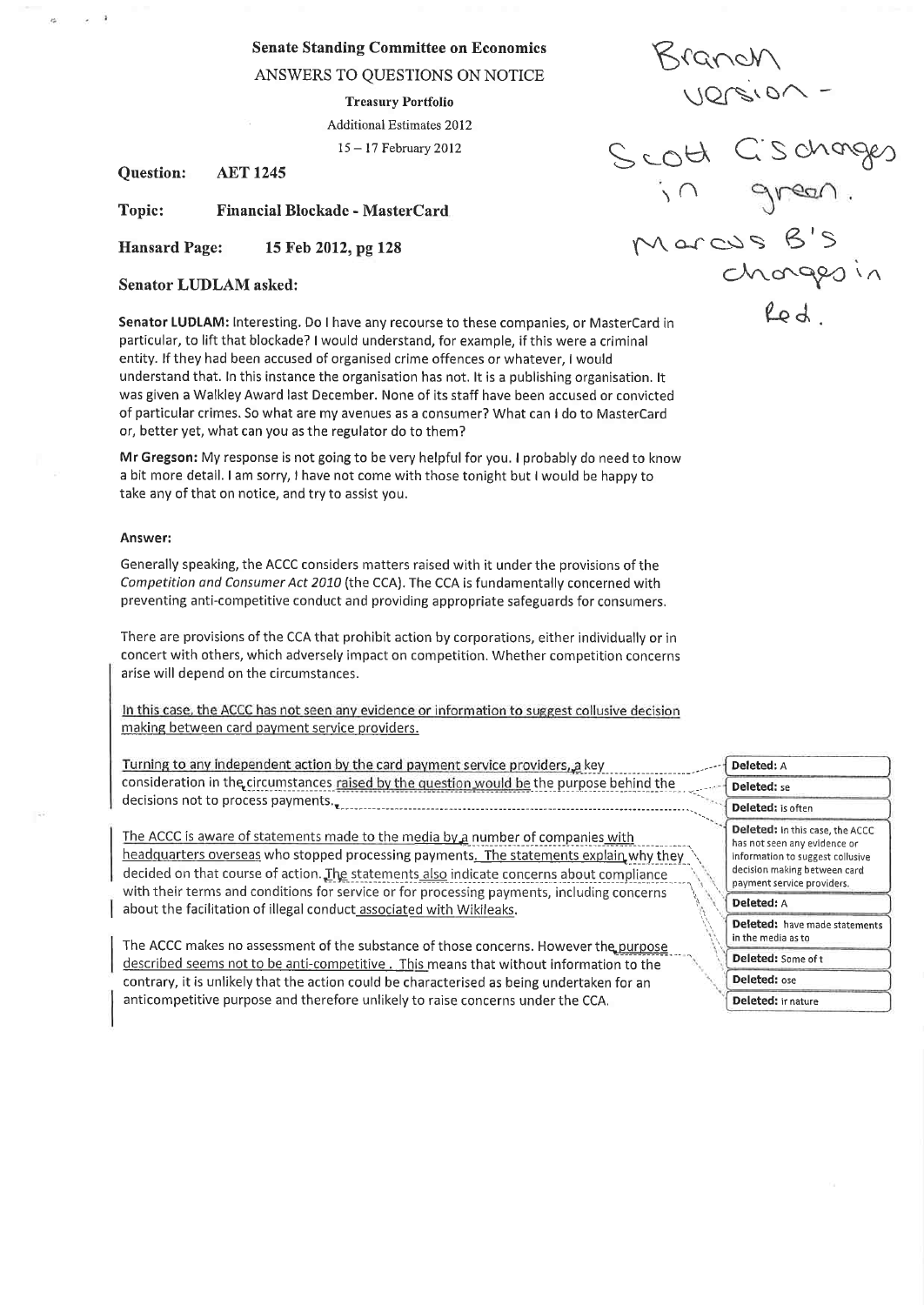$1 - 2 - 3 = 74$ 

#### ANSWERS TO QUESTIONS ON NOTICE

#### **Treasury Portfolio**

### Additional Estimates 2012

#### 15-17 February 2012

The decisions to block payments to Wikileaks seem to have been make outside Australia. Nevertheless, the conduct involves businesses operating within Australia and affects Australian consumers. In these circumstances if the ACCC considered that there was an appropriate basis for investigating a contravention within our compliance and enforcement priorities we would do so.

In terms of avenues available to consumers to raise their concerns about this issue, concerned consumers may in the first instance contact their financial service provider.